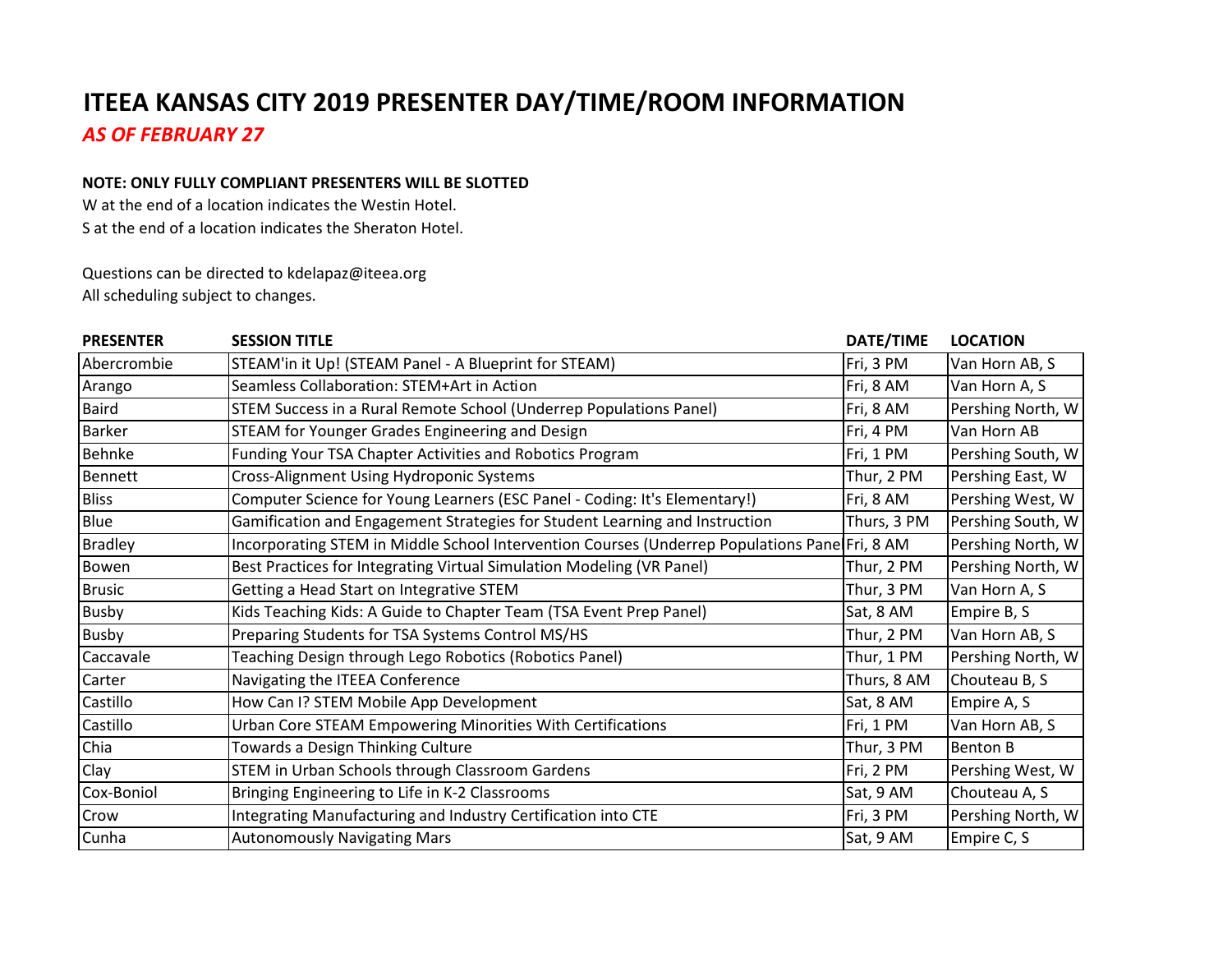| Daugherty      | Primary STEM is Elementary                                               | Thur, 3 PM                 | Pershing West, W   |
|----------------|--------------------------------------------------------------------------|----------------------------|--------------------|
| Daymut         | <b>STEM Day: Bring STEM to ALL Students</b>                              | Fri, 4 PM                  | Pershing South, W  |
| DeChristoforo  | STEM4: The Power of Collaboration for Change                             | Thurs, 1 PM                | Pershing East, W   |
| Devier         | Teacher Shortages and Alternative Licensure Solutions for STEM Educators | Sat, 9 AM                  | Van Horn AB, S     |
| de Vries       | PATT Roundtable 1                                                        | Fri 1 PM                   | Benton B, S        |
| de Vries       | PATT Roundtable 2                                                        | Fri, 2 PM                  | Benton B, S        |
| Douglass       | <b>STEM in the Elementary Classroom</b>                                  | Thu, 8 AM                  | Empire C, S        |
| Estock         | Designing Assistive Technology for People with Disabilities              | Sat, 8 AM                  | Benton B, S        |
| Evans          | Raspberry Pi Robotics                                                    | Sat, 8 AM                  | Chouteau A, S      |
| Fessler        | 360° Photography: A How To                                               | Fri, 8 AM                  | Pershing East, W   |
| Fislake        | Technology Education in a German Summer School Project                   | Thur, 3 PM                 | <b>Benton B</b>    |
| Flowers        | Using 3D Printers to Teach Experimentation                               | Thur, 8 AM                 | Shawnee, W         |
| Floyd          | Elementary Literature as a Context for Design (Literacy Panel)           | Fri, 2 PM                  | Pershing North, W  |
| Furse          | Integrative STEM: Self-efficacy of VEX Robotics Participants             | Fri, 3 PM                  | Mission, W         |
| Gierhart       | Digital Communication Strategies for Elementary Students                 | Thurs, 2 PM                | Pershing West, W   |
| Gill           | Supporting New Technology and Engineering Teachers                       | Fri, 3 PM                  | Pershing East, W   |
| Goodwin, C     | Nanotechnology Can Impact Just About Everything!                         | Fri, 8 AM                  | Shawnee, W         |
| Goodwin, M     | Making to Make a Difference with Microcontrollers                        | Fri, 1 PM                  | Mission, W         |
| Goris          | Fulbright Specialist Program - Firsthand Experience                      | Thur, 2 PM                 | <b>Benton B</b>    |
| Guseman        | Bringing Together STEM Through Robotics (Robotics Panel)                 | Thur, 1 PM                 | Pershing North, W  |
| Hacker         | Overarching Themes and Authentic Contexts - Not Standards!               | Fri, 1 PM                  | Shawnee, W         |
| <b>Haskins</b> | Let's Go Out on a STEM                                                   | Fri, 4 PM                  | Pershing West, W   |
| Heisler        | LAUNCHing K-8 STEM into the Stars                                        | Thur, 2 PM                 | <b>Red Theater</b> |
| Hemming        | Strategies to Help You Survive (Teacher Success/Survival Panel)          | Fri, 1 PM                  | Pershing North, W  |
| Hill           | From Robots to Rockets in K-5 STEM                                       | Fri, 8 AM                  | Pershing South, W  |
| Hollers        | A Tiny Home, But a BIG Challenge!                                        | Fri, 2 PM                  | Van Horn AB, S     |
| Hughes         | Expert/Novice Learners Utilizing PCK and Metacognition in T&EE           | Fri, 4 PM                  | Chouteau B, S      |
| Jackson        | Soft Robotics in the Classroom                                           | Fri, 4 PM (end: Shawnee, W |                    |
| Jagielski      | Creating a Vetting Process for STEM Products                             | Thurs, 1 PM                | Mission, W         |
| Jensen         | Increasing STEM with Toys                                                | Thurs, 4 PM                | Pershing East, W   |
| Jones, Matthew | Teaching Innovation Around the World and Back                            | Fri, 2 PM                  | Mission, W         |
| Jones, Morgan  | Programming For The CTE Classroom                                        | Fri, 4 PM                  | Pershing East, W   |
| Jones, V.      | How Do YOU Show Mastery in STEM?                                         | Fri, 4 PM                  | Pershing North, W  |
| Kelly          | Online Resources for Engineering Graphics Instruction                    | Thur, 8 AM                 | Pershing South, W  |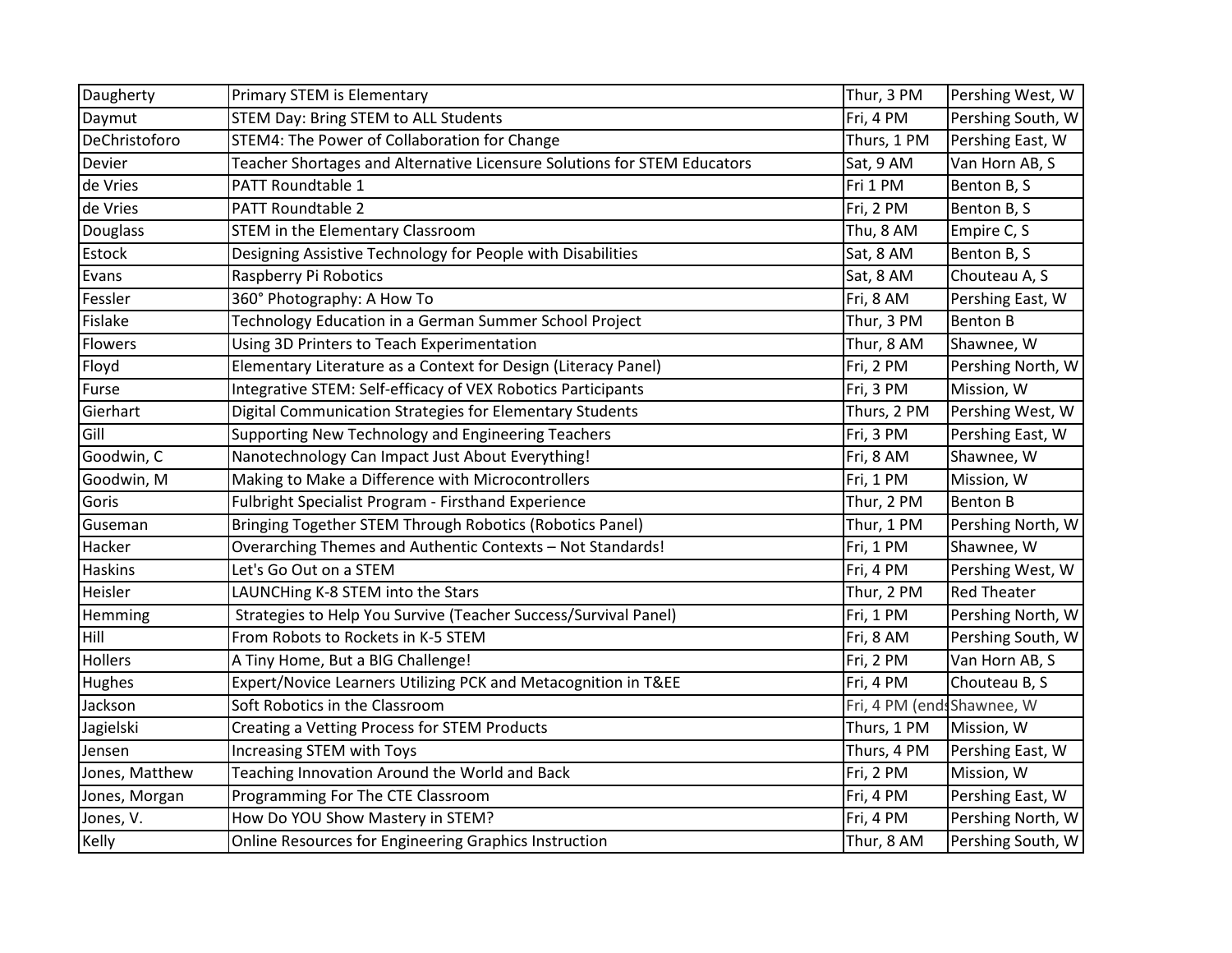| Knowles           | Promoting Industry and Teacher Integrated STEM Partnerships (Collaboration Panel)               | Thur, 3 PM  | Pershing North, W   |
|-------------------|-------------------------------------------------------------------------------------------------|-------------|---------------------|
| Koester           | Middle School and Engineering: Future City's Winning Combination                                | Thur, 1 PM  | <b>Blue Theater</b> |
| Krause, L.        | Biomedical Engineering: Inspiring All Through Social Responsibility                             | Fri, 2 PM   | Pershing East, W    |
| Kwon              | Impacts of Technology Education in Korean STEAM Education                                       | Thur, 8 AM  | <b>Benton B</b>     |
| Larson            | <b>Creating STEM Inspiration in Teen Technologists</b>                                          | Fri, 2 PM   | Shawnee, W          |
| Lawrence          | Solar Powered Town: Sustainability at Its Finest                                                | Sat, 9 AM   | Benton B, S         |
| Lecorchick        | The Engineering byDesign™ Industry Certification Pathway                                        | Fri, 4 PM   | Mission, W          |
| Lecorchick        | Evolution of the Engineering Design Process - Part II                                           | Sat, 8 AM   | Benton A, S         |
| Lin               | STEM-based Model-Eliciting Activities and its Effects                                           | Thur, 4 PM  | Pershing South, W   |
| Litowitz          | Microcontrollers in the Classroom                                                               | Thur, 3 PM  | Pershing East, W    |
| Liu               | <b>Creating Your STEAM Space</b>                                                                | Thur, 3 PM  | Van Horn AB         |
| Love              | Makerspaces and Labs: Designs and Safety Considerations                                         | Thur, 3 PM  | Shawnee, W          |
| Love              | Teaching Computer Science through Engineering Design (Comp Sci Panel)                           | Thur, 8 AM  | Pershing North, W   |
| Loveland, DTE     | Instilling Critical Thinking in Technology and Engineering                                      | Fri, 8 AM   | Mission, W          |
| Mahoney           | Revitalizing Engineering and Technology Education through Computer Science                      | Thur, 8 AM  | Chouteau A, S       |
| Matthews          | Partnerships ARE POWERFUL! (Collaboration Panel)                                                | Thur, 3 PM  | Pershing North, W   |
| McCade            | Computers and Technology and Engineering Teachers (Computer Science Panel)                      | Thur, 8 AM  | Pershing North, W   |
| McLaughlin        | Rhode Island Mobile Maker Lab - New Partnerships                                                | Thurs, 3 PM | Mission, W          |
| McManus (Jackson) | Recruitment Methods in Indiana                                                                  | Fri, 3 PM   | Chouteau B, S       |
| Mecca             | Aquaculture to Aquaponics - STEM in School Cafeterias                                           | Fri, 2 PM   | Chouteau B, S       |
| Morin             | Bringing Power to the Classroom through Project-Based Learning                                  | Fri, 3 PM   | Shawnee, W          |
| Morin             | <b>Integrating Grid Modernization</b>                                                           | Thur, 2 PM  | Pershing South, W   |
| Moye              | Learn Better by Doing Study: Now What?                                                          | Thur, 2 PM  | Mission, W          |
| Munshower         | Affordance of Virtual Reality in STEM Classrooms                                                | Fri, 1 PM   | Pershing East, W    |
| Novotny           | The Journey: An Anthropological Reflection of Three TE Teachers (Success/Survival PandFri, 1 PM |             | Pershing North, W   |
| Ortiz             | <b>Establishing Community STEM Partnerships though ROAVcopters</b>                              | Fri, 11 AM  | <b>Blue Theater</b> |
| Papadopoulos      | Bristlebots in the I-STEM ED Classroom                                                          | Sat 9 AM    | Benton A, S         |
| Peterson          | Hello Ruby - Let's Code! (ESC Panel - Coding: It's Elementary!)                                 | Fri, 8 AM   | Pershing West, W    |
| Reed              | No Debate About It: Addressing Socio-technological Issues                                       | Sat, 8 AM   | Empire C, S         |
| Reid              | TEAMS: Problem Solving with Real-World Scenarios                                                | Thurs, 1 PM | <b>Red Theater</b>  |
| Reynolds          | Elementary STEM Outreach Programs (Collaboration Panel)                                         | Thur, 3 PM  | Pershing North, W   |
| Roberts           | The Elementary STEM Journal: Authors and Updates                                                | Fri, 3 PM   | Pershing West, W    |
| Rosen             | Engineering Notebooks: No Paper Needed                                                          | Thurs, 1 PM | Shawnee, W          |
| Seymour           | STEM-based Lessons Require Revised Evaluation Schemes                                           | Thurs, 4 PM | Shawnee, W          |